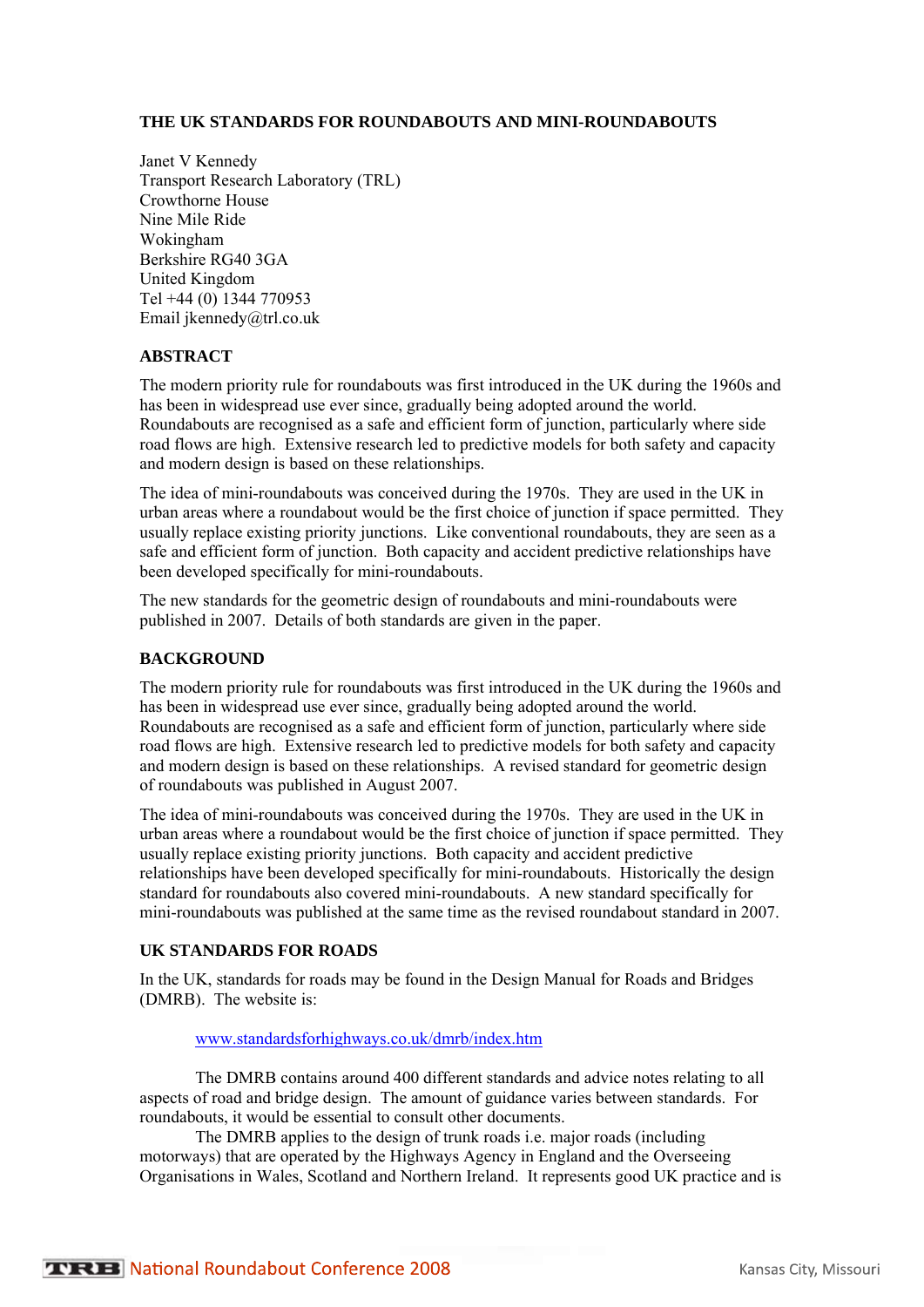therefore used on all roads where possible. However on local authority roads, cost-benefit may become the dominant criterion.

Some parts of a standard are mandatory for trunk roads whilst the remainder simply represent good practice. Where it is not possible to follow the mandatory clauses for a trunk road, the designer must decide whether s/he can re-design the road or whether to seek a "Departure from Standard" from the appropriate Overseeing Organisation. A departure would be granted in cases where the risk was deemed to be relatively low and the cost of compliance very high. In some cases, mitigation measures such as reducing the speed limit might be required to reduce the risk.

### **ROUNDABOUT AND MINI-ROUNDABOUT STANDARDS IN THE UK**

There are a number of different standards relating directly to roundabouts, specifically:

| TD 16/07 | Geometric design of roundabouts                                                   |
|----------|-----------------------------------------------------------------------------------|
| TD 78/97 | Design of road markings at roundabouts                                            |
| TD 51/03 | Segregated left turn lanes and subsidiary deflection islands at<br>roundabouts    |
| TD 50/04 | The geometric layout of signal controlled junctions and signalised<br>roundabouts |
| TA 86/03 | Layout of large signal controlled junctions                                       |
| TD 54/07 | Design of mini-roundabouts                                                        |
|          |                                                                                   |

Note that the last two digits at the end of the standard number represent the year of publication. Another very relevant standard is:

HD 19/03 Safety audit

since a safety audit must be undertaken at several stages during planning and construction of a roundabout and also once it has been in operation for some time.

The main UK standard for roundabout design, TD 16, has recently been updated. The title "Geometric design of roundabouts" represents the importance in the UK attached to geometric design in order to maximise capacity and safety at roundabouts for minimum cost. TD 16, TD 78 and TD 51 deal with the design of Compact, Normal and Grade Separated Roundabouts, whilst TD 50 and TA 86 cover Signalised Roundabouts and TD 54 is a new standard for mini-roundabouts. This paper describes the main changes in the new version of TD 16 and the contents of TD 54.

#### **ROUNDABOUT STANDARD TD 16**

The main changes in the 2007 version of TD 16 are as follows:

- Design hierarchy
- Location of pedestrian crossings
- New Compact Roundabout
- Entry deflection
- Outward sloping crossfall
- Visibility to the right (left in the US)
- Signing and marking
- Truck rollover

The reasons for the main changes are documented in Kennedy (2007). The capacity and safety performance of roundabouts can be addressed using suitable software such as RODEL and ARCADY.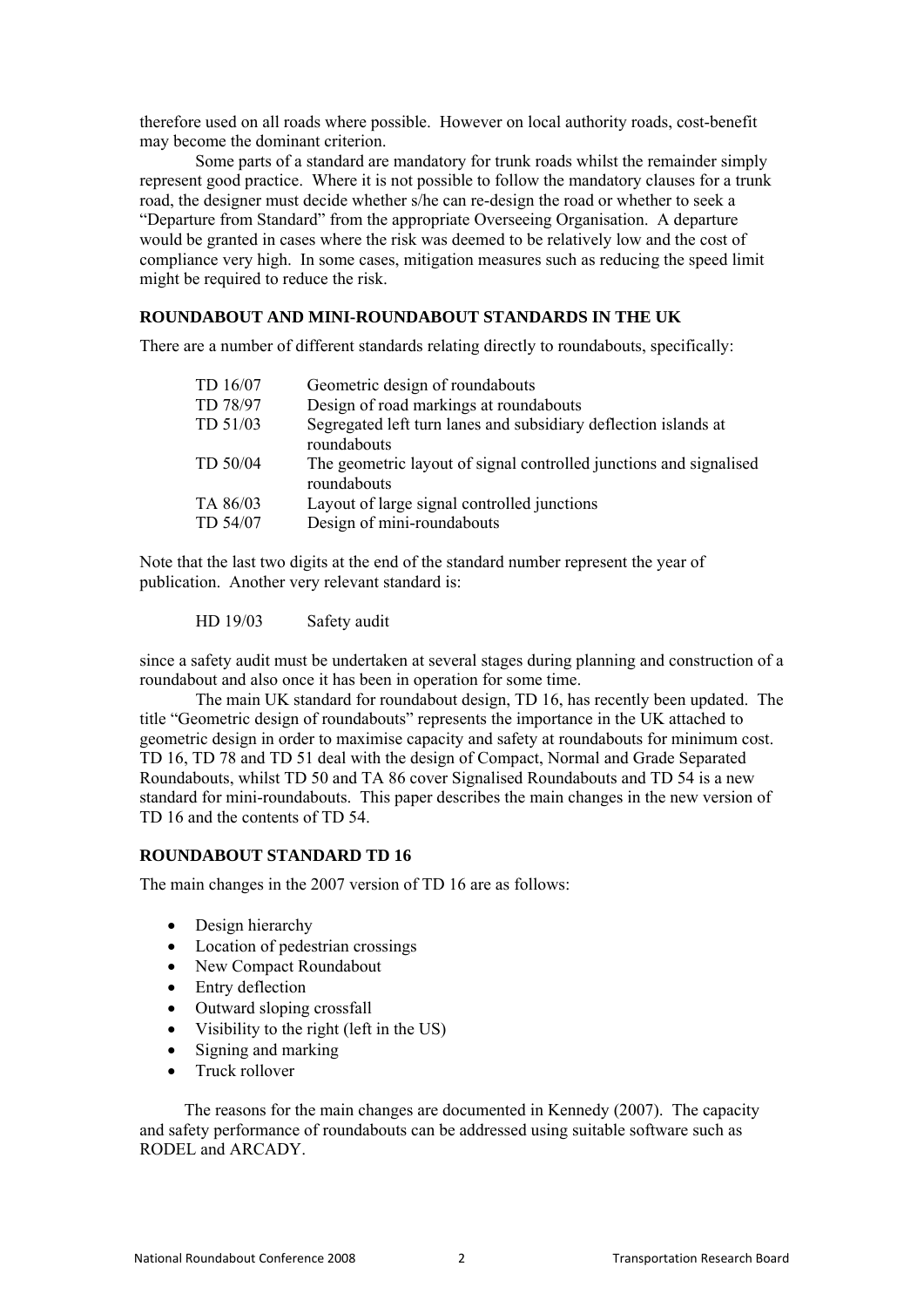### **New design hierarchy**

The new design hierarchy is set out in Table 1. It is based on the type of road, the AADT flow and the needs of non-motorised users (pedestrians and cyclists). A total of 10 different categories are listed, which encompass Grade separated, Normal or Compact Roundabouts, but exclude Mini-roundabouts and Signalised Roundabouts.

The categories of roundabout depend on:

- road class (the highest class on any approach)
- speed limit (highest within 100m on any approach).
- AADT flow (highest on any approach)

From the hierarchy, the designer then considers the recommendations for cyclist and pedestrian provision at this category of roundabout depending on the levels of demand. The types of cyclist provision are:

- signal controlled crossing
- informal crossing
- none (that is, cyclists mix with traffic on the circulatory carriageway)

Cycle lanes on the circulatory carriageway are not recommended. The types of pedestrian provision are:

- informal crossing (dropped kerb)
- zebra (uncontrolled) crossing
- signal controlled crossing

On urban single carriageway roads, the levels of two-way AADT flow and nonmotorised user demand affect provision as follows:

- flows of up to 8,000 vehicles per day (vpd) allow cyclists to mix with traffic and only informal crossings are required for pedestrians
- flows between 8,000 and 12,000 vpd may require an informal or a zebra crossing for pedestrians or a combined signal controlled crossing for both pedestrians and cyclists
- flows above 12,000 vpd require a zebra crossing for pedestrians, or a signal controlled crossing for both pedestrians and cyclists

On urban dual-carriageway roads, suggested provision is as follows, depending on two-way AADT flows and pedestrian and cyclist demand:

- flows of up to 16,000 vehicles per day (vpd) may require an informal or a zebra crossing for pedestrians
- flows of 16,000 to 25,000 ypd may require either a zebra or a signalised crossing
- flows exceeding 25,000 vpd may require a signalised crossing

On rural roads, if pedestrian or cycle demand warrants a crossing, it should be either signal controlled or grade separated.

It should be noted that there is generally no need to provide a formal crossing on more than one or two arms of the roundabout. If a formal crossing is required on all arms, it may be better to provide a signalised junction or roundabout.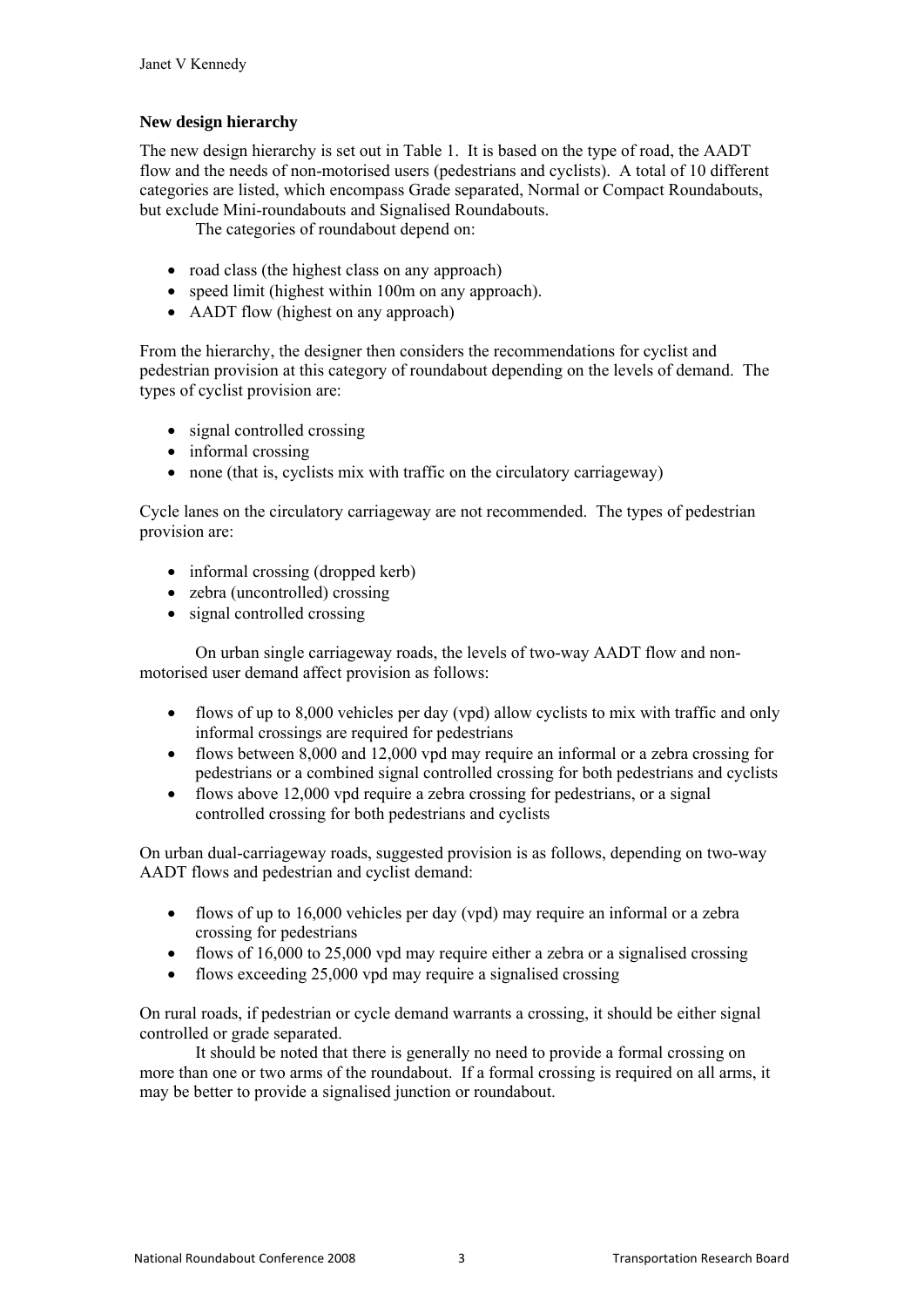| Roundabout<br>type | <b>Highest class of</b><br>road on any<br>approach                                                                                                                                     | <b>Highest speed</b><br>limit within 100m<br>on any approach | <b>Highest two-</b><br>way AADT on<br>any approach | <b>Recommended</b><br>cyclist provision             | <b>Recommended</b><br>pedestrian provision          | <b>Combined cycle and</b><br>pedestrian provision | Roundabout<br><b>Type</b> |
|--------------------|----------------------------------------------------------------------------------------------------------------------------------------------------------------------------------------|--------------------------------------------------------------|----------------------------------------------------|-----------------------------------------------------|-----------------------------------------------------|---------------------------------------------------|---------------------------|
|                    | Grade separated entry<br>exit                                                                                                                                                          | Any                                                          | Any                                                | Signal controlled /<br>grade separated              | Signal controlled /<br>grade separated <sup>1</sup> | Signal controlled /<br>grade separated            | Grade<br>Separated        |
| $\overline{2}$     | Dual carriageway <sup>1</sup>                                                                                                                                                          | $>40$ mph                                                    | Any                                                | Signal controlled /<br>grade separated <sup>3</sup> | Signal controlled /<br>grade separated <sup>3</sup> | Signal controlled /<br>grade separated            | Normal                    |
| 3                  | Single carriageway <sup>2</sup>                                                                                                                                                        | $>40$ mph                                                    | >8,000                                             | Signal controlled <sup>3</sup>                      | Signal controlled <sup>3</sup>                      | Signal controlled <sup>1</sup>                    | Normal                    |
| 4                  | Single carriageway <sup>2</sup>                                                                                                                                                        | $>40$ mph                                                    | < 8,000                                            | Cyclists mix with<br>traffic                        | Informal                                            | N/A                                               | Compact                   |
| 5                  | Dual carriageway <sup>1</sup>                                                                                                                                                          | $\leq$ 40mph                                                 | >25,000                                            | Signal controlled                                   | Signal controlled                                   | Signal controlled                                 | Normal                    |
| 6                  | Dual carriageway <sup>1</sup>                                                                                                                                                          | $\leq$ 40mph                                                 | 16,000-25,000                                      | Signal controlled                                   | Zebra <sup>4</sup> or signal<br>controlled          | Signal controlled                                 | Normal                    |
|                    | Dual carriageway <sup>1</sup>                                                                                                                                                          | $\leq$ 40mph                                                 | <16,000                                            | Informal                                            | Informal or zebra <sup>4</sup>                      | Informal                                          | Normal                    |
| 8                  | Single carriageway <sup>2</sup>                                                                                                                                                        | $\leq$ 40mph                                                 | >12,000                                            | Signal controlled                                   | Zebra <sup>4</sup>                                  | Signal controlled                                 | Normal                    |
| 9                  | Single carriageway <sup>2</sup>                                                                                                                                                        | $\leq$ 40mph                                                 | 8,000-12,000                                       | Informal                                            | Informal or zebra <sup>4</sup>                      | Informal or signal-<br>controlled <sup>2</sup>    | Normal or<br>Compact      |
| 10                 | Single carriageway <sup>2</sup><br>$\mathbf{A}$ and $\mathbf{A}$ are the set of $\mathbf{A}$ and $\mathbf{A}$ are the set of $\mathbf{A}$ and $\mathbf{A}$ are the set of $\mathbf{A}$ | $\leq$ 40mph                                                 | < 8,000                                            | Cyclists mix with<br>traffic                        | Informal                                            | Informal                                          | Compact                   |

**TABLE 1: Design hierarchy: selection of roundabout type and recommended provision for non-motorised users** 

1. A dual carriageway is a divided highway

2. A single carriageway is an undivided highway

3. Signal controlled crossing to be provided only if warranted by site-specific conditions; an alternative is grade separated provision

4. Zebra crossings should not be used where the  $85<sup>th</sup>$  percentile speed exceeds 35mph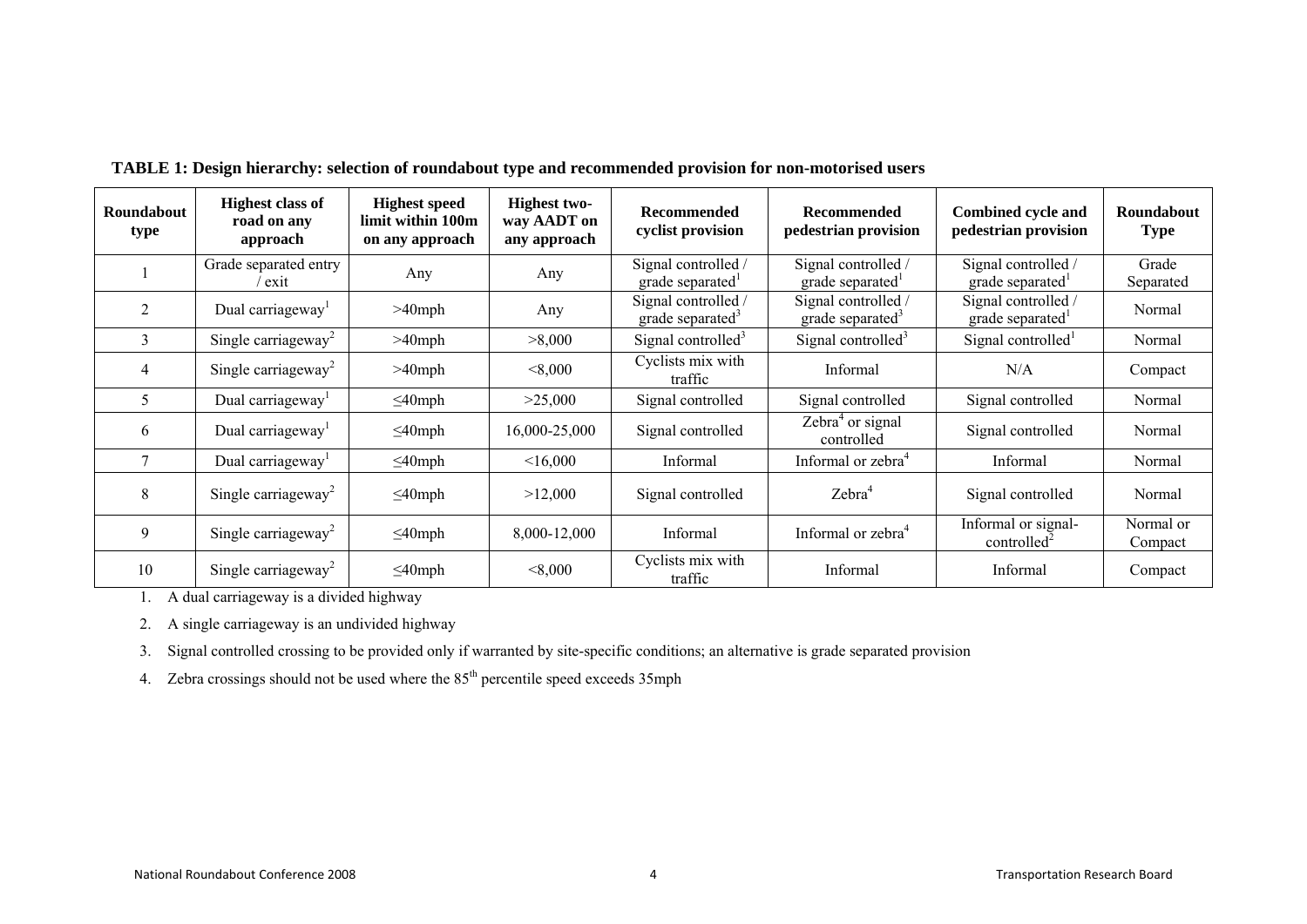#### **Location of pedestrian crossings**

Uncontrolled (zebra) crossings should be located between 5m and 20m from the give way line, and as close as possible to the pedestrian desire line. They should be upstream of any flaring. Figure 1 shows how the distance of the crossing from the roundabout is defined, whilst Figure 2 shows a photograph of a zebra crossing on the approach to a roundabout.



(Diagram taken from TD 16/07: Crown copyright 2007)

**Figure 1: Distance from roundabout to pedestrian crossing** 



**Figure 2: Zebra (uncontrolled) crossing close to a roundabout**

Signal controlled crossings should be located either at 20m or more than 60m from the give-way line. The distance of 20m is intended to reduce the likelihood that drivers will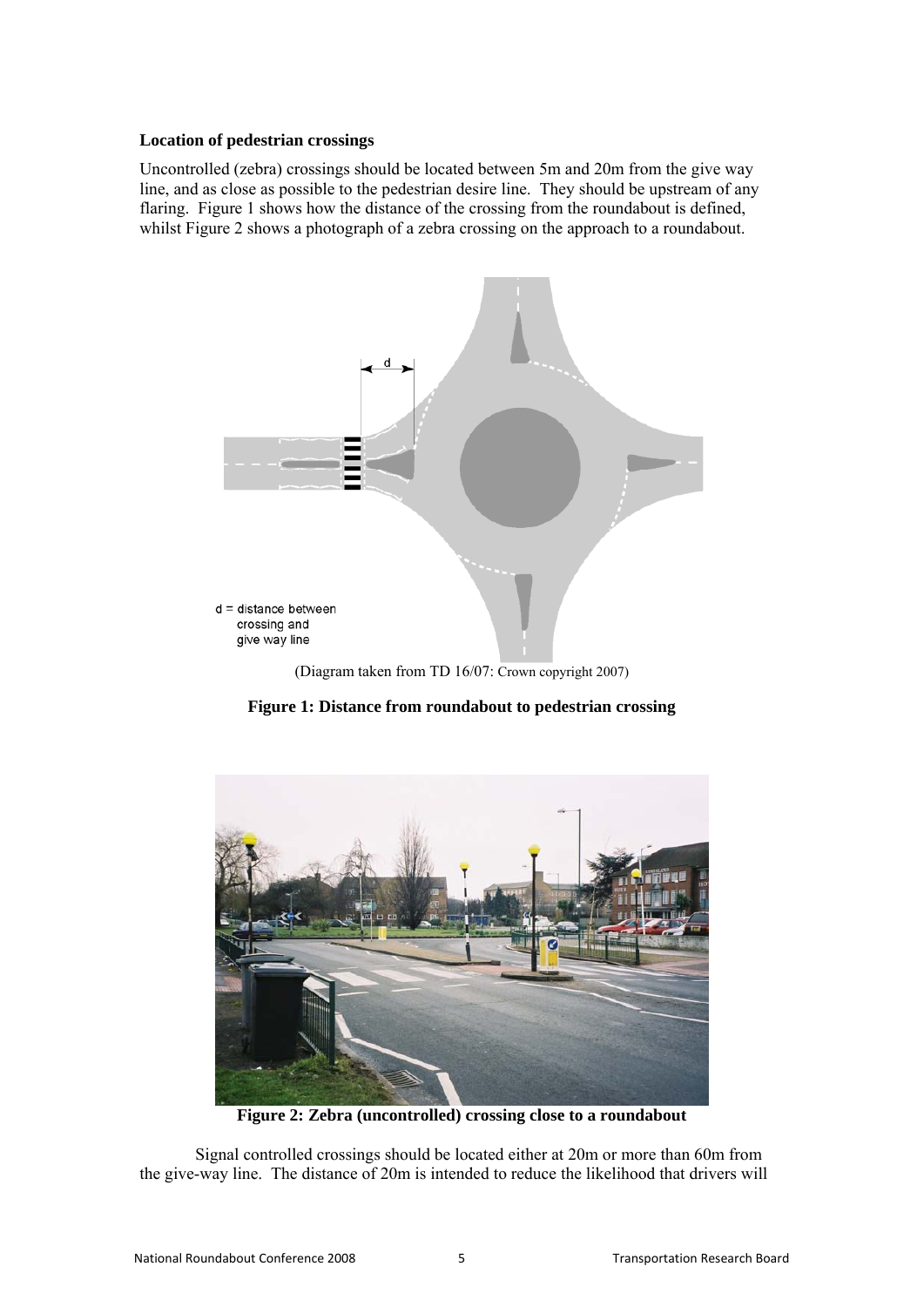confuse the crossing with a signalised roundabout. This distance also minimises the possibility of vehicles 'blocking back' onto the roundabout. It helps to ensure drivers are still travelling slows as they approach the crossing. If the crossing is staggered, the part on the entry can be between 20m and 60m. The effect of the crossing on capacity is modelled in the ARCADY software. Figure 3 shows a signal controlled crossing close to a roundabout.



**Figure 3: Signal controlled crossing close to a roundabout** 

#### **Compact Roundabouts**

A Compact Roundabout has single lane entries and exits, so that only one vehicle can enter or leave it from a given arm at any one time. The width of the circulatory carriageway is such that it is not possible for two cars to pass each other. On urban roads, that is, roads with a speed limit of 40mph or less within 100m of the give way line on all approaches, Compact Roundabouts should have tight entry and exit radii and high values of entry deflection. Entries should not be flared to two lanes, as is the usual practice in the UK, although a small amount of flaring may be used to increase the lane width to a maximum of 4.5m. The minimal flaring allows the designer to site pedestrian crossings closer to the give way line than would normally be the case. Outward sloping crossfall may be used (see below). On rural roads, the design is similar to that for Normal Roundabouts, but the single lane entries and exits remain; outward crossfall is not used. Compact Roundabouts have lower capacity than Normal Roundabouts and therefore the design is only recommended for low flow roads where there are unlikely to be any capacity problems. They are particularly suitable where there is high pedestrian and cyclist demand.

### **Entry deflection**

The entry path radius should not normally exceed 100m, although excessive deflection may increase single vehicle accidents if approach speeds are high, particularly if circulating traffic is low. It must be checked for all turning movements. A truck apron may be used to increase deflection for light vehicles at smaller urban roundabouts. At Compact Roundabouts in urban areas (speed limit 40mph or less), the entry path radius should not exceed 70m.

#### **Outward sloping crossfall**

Outward sloping crossfall may be used on the circulatory carriageway at smaller Normal and Compact Roundabouts in urban areas. This is in contrast to the crossfall at most existing UK roundabouts, which generally have a crown line at two thirds of the distance between the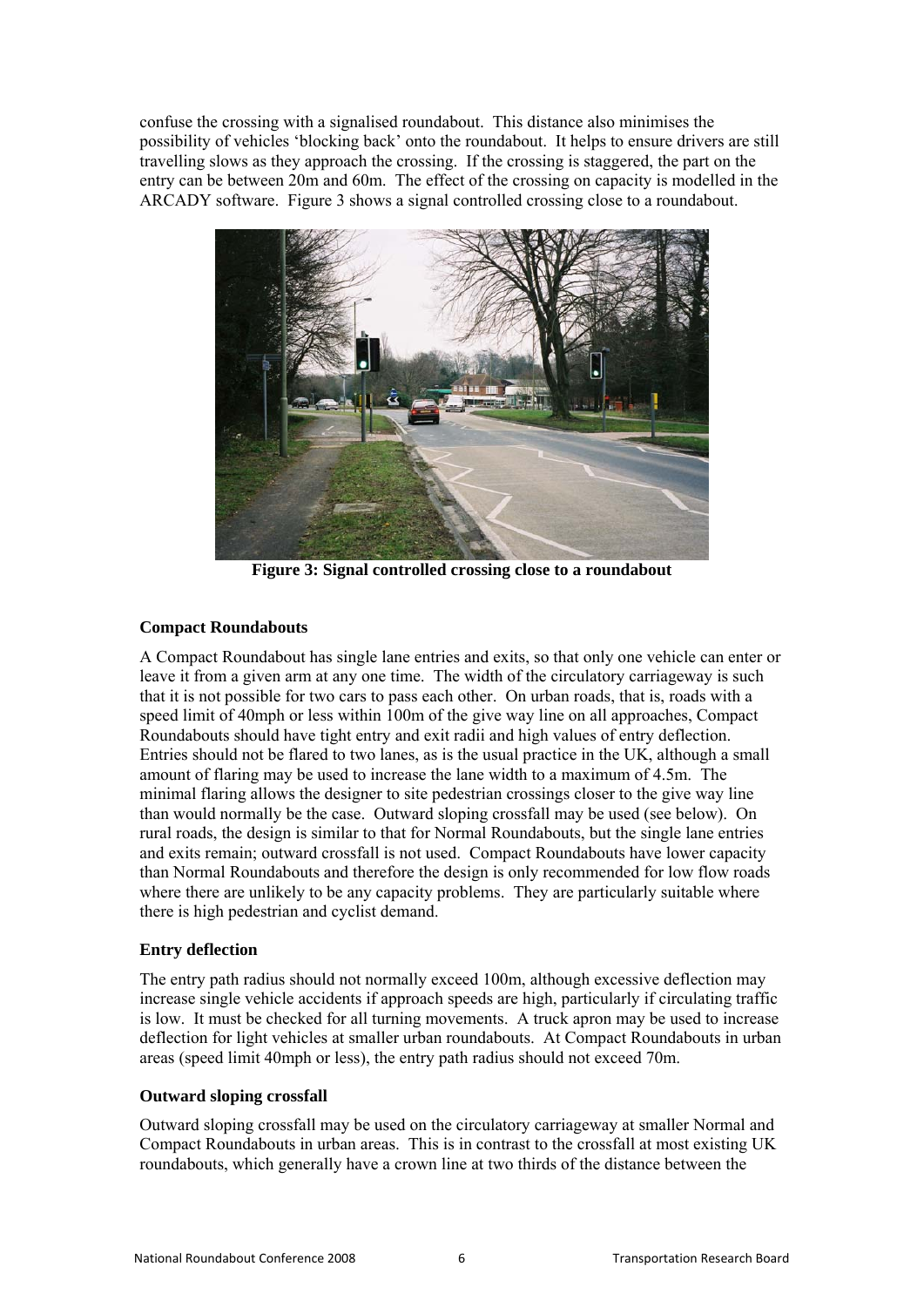central island and the inscribed circle (see Figure 4). Some smaller UK roundabouts have inward sloping crossfall.



(Diagram taken from TD 16/07: Crown copyright 2007)

#### **Figure 4: Crown lines at a typical roundabout in the UK**

#### **Visibility to the right (left in the US)**

Particularly where there is little circulating traffic, excessive visibility to the right (left in the US) can sometimes result in high entry speeds potentially leading to accidents. On dual carriageway (divided highway) approaches where the speed limit exceeds 40mph, limiting visibility to the right (left in the US) with suitable screening in the central reserve, until the vehicle is within 15m of the give way line, can be helpful in reducing speeds (Figure 5). The screening needs to be high enough to block the view of all road users (at least 2m) and could be man-made or vegetation. The designer needs to be confident that this will not lead to drivers continuing to enter the roundabout at speed because they are accustomed to a lack of circulating traffic.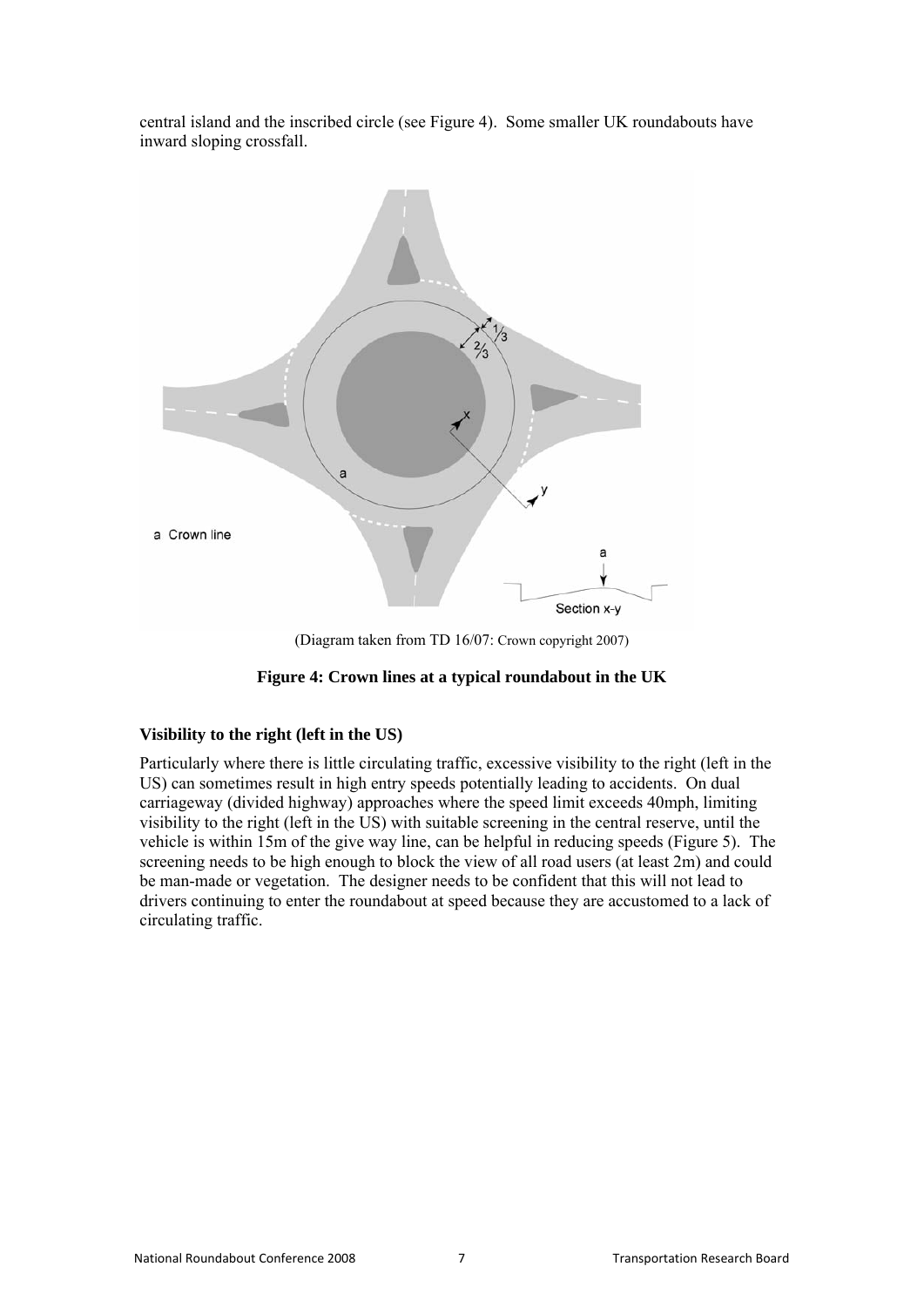

(Diagram taken from TD 16/07: Crown copyright 2007)

#### **Figure 5: Visibility to the right at 15m in advance of the give way line at a UK roundabout**

#### **Signing and marking at larger roundabouts**

Large roundabouts or those that are grade separated may require additional signing and marking. Lane markings are not normally used on the circulatory carriageway at smaller roundabouts, even if it is sufficiently wide to do so.

Arrow markings on the entries are mainly used where there is a three lane entry (flaring from one or two approach lanes). TD 16 states that right turn arrows (left turn in the US) should not be used on lane dedication signs or as markings on the road on roundabout approaches, in order to avoid confusion for drivers from other countries. Where the right hand lane (left hand in the US) is dedicated to a particular destination, the right turn movement (left turn in the US) may be marked with an ahead arrow on the approach and a right turn arrow (left turn in the US) on the circulatory carriageway. Arrow markings are rarely required at smaller roundabouts, as British drivers are well aware of the appropriate lane to select, but are useful if there is a particularly strong right turn movement (left turn in the US).

In practice right turn arrows on roundabout approaches are relatively common, but should be avoided in locations such as ports where there may be a concentration of drivers unfamiliar with driving on the left. In the UK, vehicles are driven off ferries and straight onto local roads, whereas in the US, most visitors arrive by air and then hire a car; the unfamiliar vehicle and the change in steering wheel position assisting the driver in remembering to drive on the right.

At large, complex roundabouts, spiral markings are desirable to aid motorists with lane selection and guide them through the roundabout.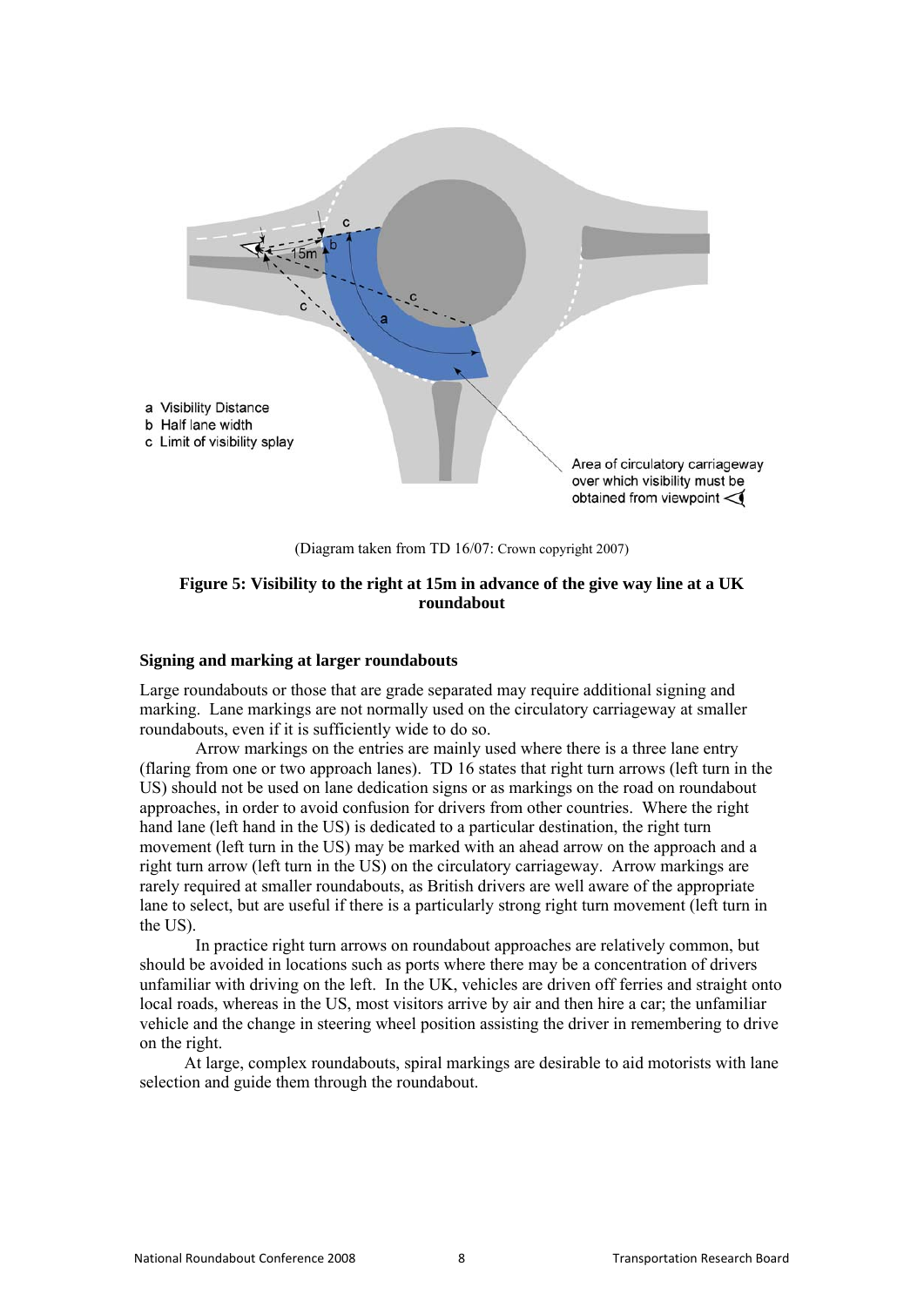#### **Other changes to the roundabout standard TD 16**

#### *Lane widths*

Lane widths on the entry to Normal Roundabouts should be between 3m and 4.5m, with 3m to 3.5m most appropriate at multi-lane entries and 4.5m at Compact Roundabouts. However, it is assumed in the UK that it is the entry width rather than the number of lanes that affects capacity. The only guidance relating to the circulatory carriageway is that the total width should be between 1 and 1.2 times the entry width (see above for details on lane markings).

### *Truck rollover*

There are many possible causes of truck rollover at roundabouts and frequently, it will be a combination rather than a single cause, for example:

- Truck entering the roundabout too quickly (which might be due to excessive visibility and little circulating flow or to inadequate entry deflection)
- A tight turn on the circulatory carriageway (which is likely to be due to poor design or a historic layout, and is expensive to rectify)
- Reverse curves on the approach (which may be improved by introducing a transition between the two curves)
- Abrupt changes in crossfall on the circulatory carriageway or exit (if crown lines are used, they should be smoothed)
- Excessive entry deflection

The effect of each of the possible causes will depend on the type of truck, its speed and the load carried; for example, there may be resonance due to carcasses of meat hanging within the truck, or to a tanker being half full, or to the suspension.

It is possible for trucks to overturn on curves whilst travelling at speeds as low as 15mph under some circumstances. Where trucks enter the roundabout too quickly, various measures can be used to mitigate risk, for example, a truck-activated sign to warn these vehicles that they are travelling too quickly or the use of suitable screening to limit visibility to the right (left in the US) until 15m before the give way line - see above. The use of reverse curves as a device to slow traffic on the approach should be avoided unless there is a straight section between the two curves.

Other possible concerns regarding rollover are the use of outward sloping crossfall (not recommended at large or rural roundabouts in the UK – see above) and truck aprons. Truck aprons are intended to be unattractive to cars, for example by being made of textured material. In the UK, they are only recommended at smaller roundabouts and are not considered necessary at larger ones; the kerb should be rounded and the slope should not be too steep. It is well accepted by British drivers that trucks will not necessarily be able to keep within their lane whilst entering and negotiating a roundabout and that they should therefore be given a wide berth.

### **MINI-ROUNDABOUT STANDARD TD 54**

Mini-roundabouts have a central island (white circle) composed of a circular solid white road marking between 1m and 4m in diameter that is capable of being driven over. A vehicle proceeding through the junction must keep to the left of the white circle (right in the US) unless the size of the vehicle or the layout of the junction makes this impractical. Figure 6 shows a typical mini-roundabout (although note that the car shown overruns the central island).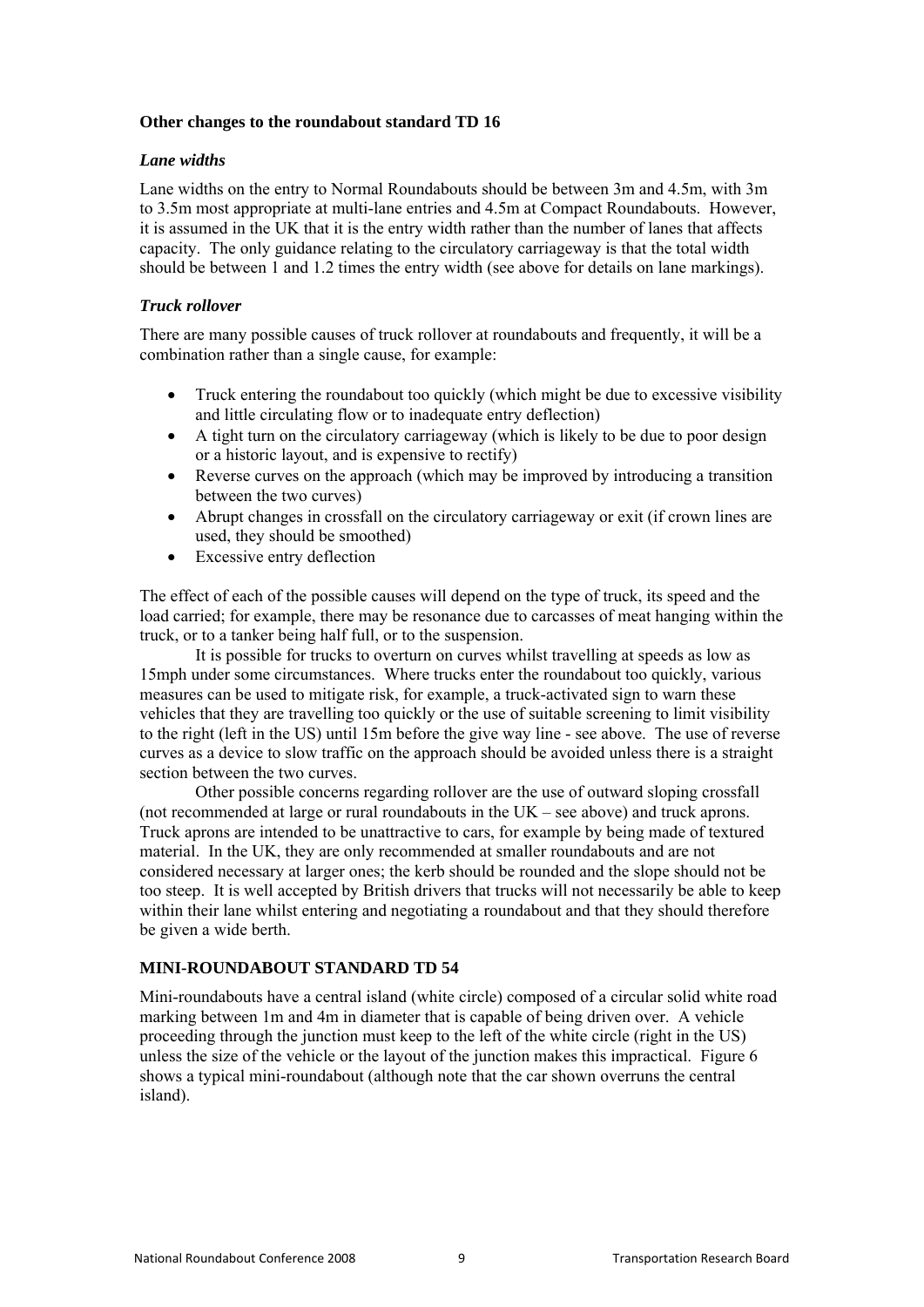

**Figure 6: Typical mini-roundabout**

TD 54 is the first UK standard for mini-roundabouts as previously they were included in the standard for the geometric design of roundabouts (TD 16). Although the standard is nominally intended for trunk roads, there are very few mini-roundabouts on such roads. The main changes from TD 16 include:

- Use of mini-roundabouts
- Positioning of the white circle and give way markings
- Lane widths
- Visibility requirements
- Height of domed white circle
- Conspicuity of mini-roundabouts

Further information on the design of roundabouts is given by Department for Transport (2006) and Sawers (1996 and 2007). Models for safety at mini-roundabouts were developed by Kennedy *et al* (1998). Both capacity and safety of mini-roundabouts are modelled in the ARCADY software.

#### **Use of mini-roundabouts**

Mini-roundabouts should only be used on urban single carriageway roads where the speed limit is 30mph or less, and the 85th percentile dry weather speed of traffic is less than 35mph within a distance of 70m from the give way line. They are seen as a remedial measure for a poorly performing priority junction rather than a junction type in their own right.

TD 54 states that mini-roundabouts must not be used at new junctions or where the flow on any arm is less than 500 vehicles per day. Four arm mini-roundabouts should not be used if the total inflow in the peak period exceeds 500 vehicles per hour. No miniroundabouts should have five or more arms, although double mini-roundabouts may be used at a pair of closely spaced priority junctions.

Mini-roundabouts are not considered to be a speed reduction measure as such, but are suitable for use as part of an urban traffic calming scheme. Because mini-roundabouts were previously designed according to the roundabout standard, they followed the same general principles, often having entries which flare to two (narrow) lanes.

#### **Positioning of white circle**

Suitable computer software should be used to determine the swept path of the design vehicle, in order to assist the designer in deciding where to locate the kerb lines and white circle (see Figure 7). The circle should be as large as possible (up to the 4m maximum), whilst keeping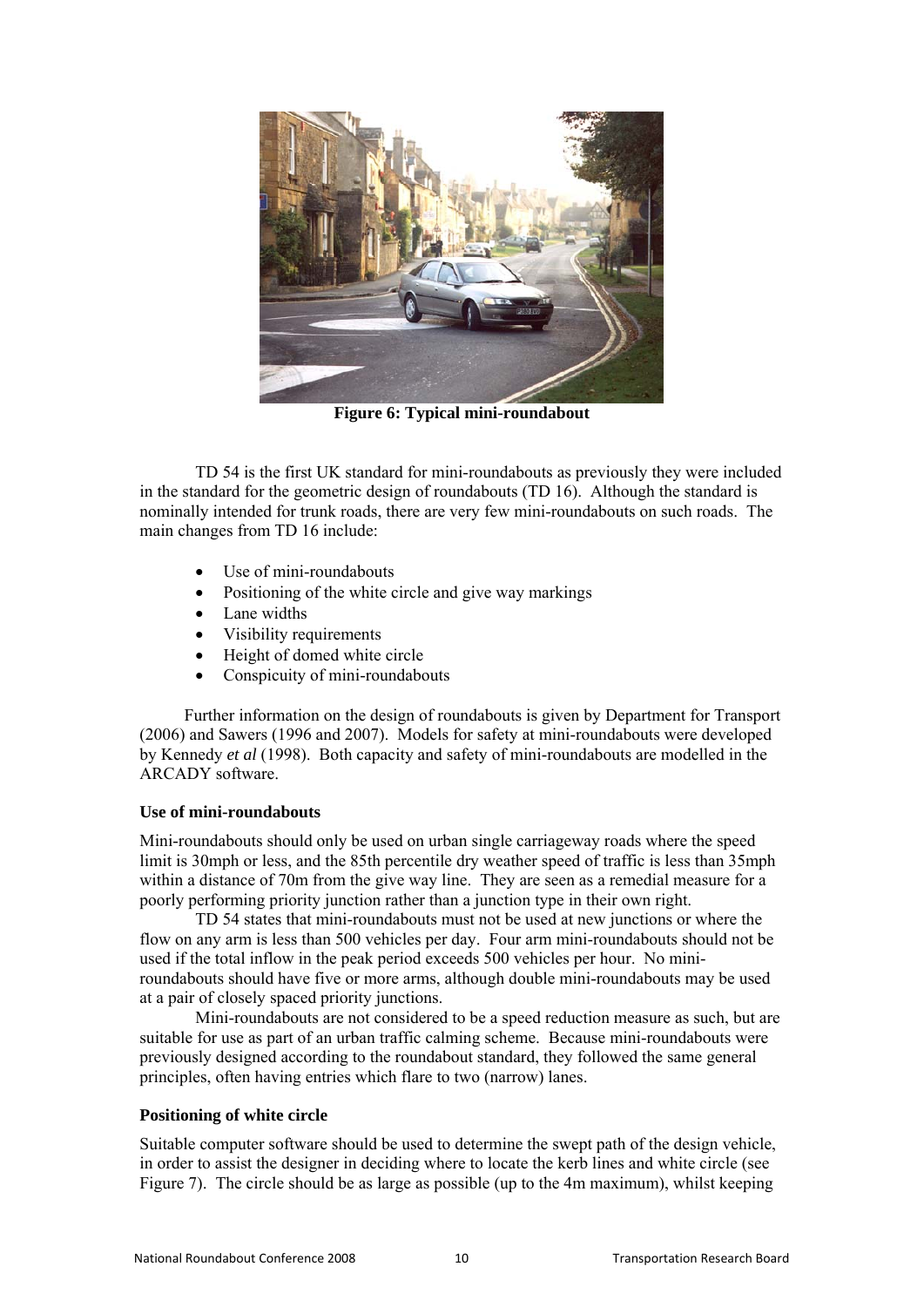the centre of the design vehicle path at least 1m from kerbs, the perimeter of the white circle and any road markings separating opposing traffic. For mini-roundabouts with more than one entry lane the circulatory carriageway should be wide enough to enable cars to travel two abreast round the white circle. The inscribed circle diameter should not exceed 28m.



(Diagram taken from TD 54/07: Crown copyright 2007)

**Figure 7: Determination of location of white circle** 

Deflection by the white circle is not essential, but a lateral shift at the entry of at least 0.8m, normally on the offside, is considered good practice (see Figure 8). Further details are provided in the standard. Splitter islands may be kerbed or may be created using road markings. They must be kerbed where otherwise vehicles would find it easier to pass on the wrong side of the white circle.

# **Offside Shift**



(Diagram taken from TD 54/07: Crown copyright 2007)

**Figure 8: A small offside shift is considered good practice**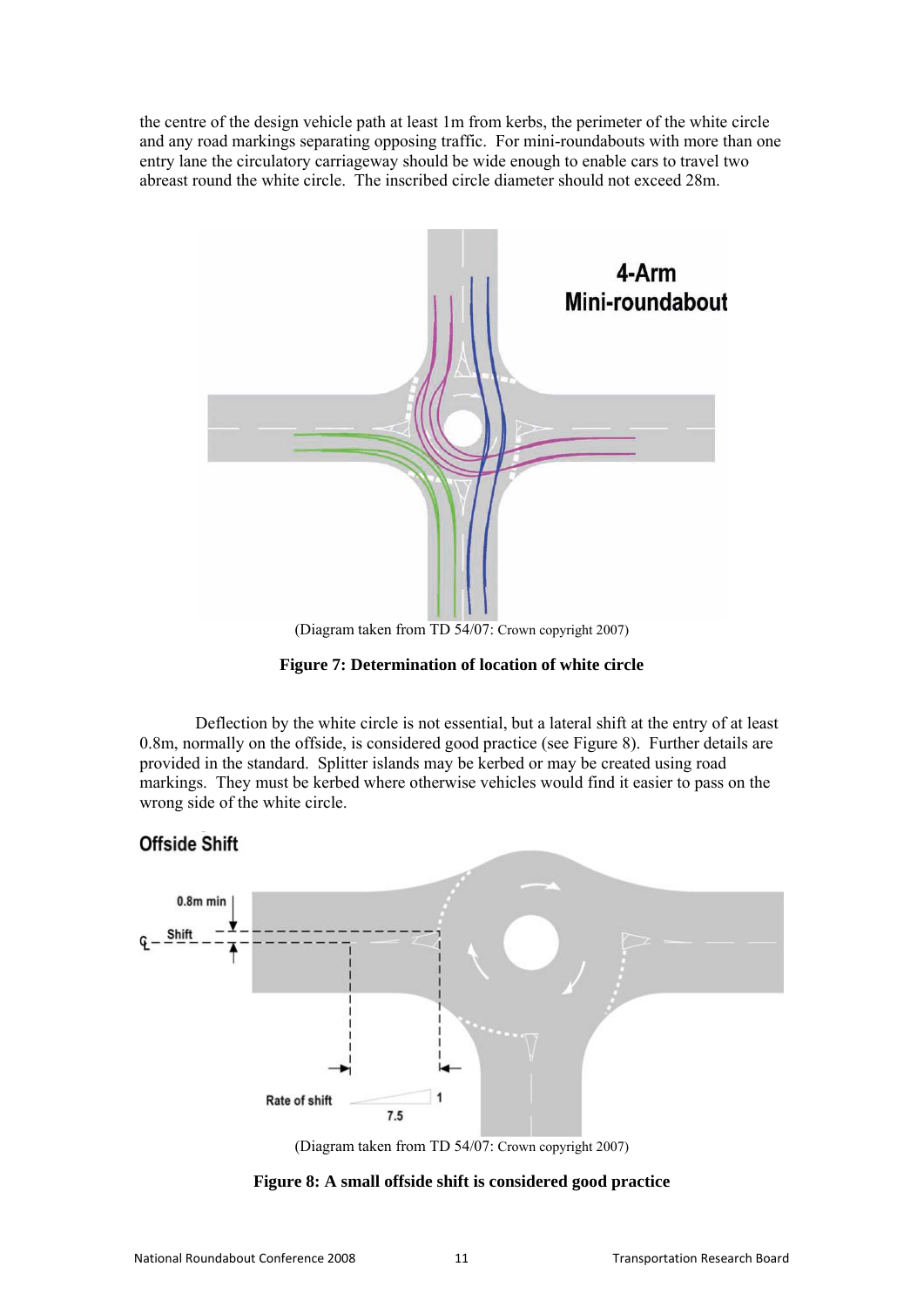#### **Lane widths**

The lane width at the give way line is normally 3m, but may be as low as 2.5m if large vehicles do not frequently use the arm. The maximum is 4m for a single lane entry.

### **Visibility**

Figure 9 illustrates the various distances for determining visibility. Apart from the usual requirements for stopping sight distance E, the standard introduces the concepts of:

- Visibility distance D
- 'Gap acceptance' time
- Conflict point i.e. the point at which the path taken by a vehicle travelling along the centre of an approach would cross a similar path taken by a vehicle from the adjacent arm to the right (left in the US)

The visibility distance D is the minimum requirement for visibility to the right (left in the US) and depends on the  $85<sup>th</sup>$  percentile approach speed 70m before the give-way line and the 'gap acceptance' time. The latter is the time taken to travel from a stationary position at the give way line to the 'conflict point' (2 seconds when the give way line is within 7m of the centre of the white circle and 3 seconds otherwise). D is measured from a point at distance F from the give way line. Where possible, F is 9m, but shorter distances (absolute minimum 2.4m) may be used on low flow arms with appropriate signing and marking. Distances D, E and F are illustrated in Figure 9.



(Diagram taken from TD 54/07: Crown copyright 2007)